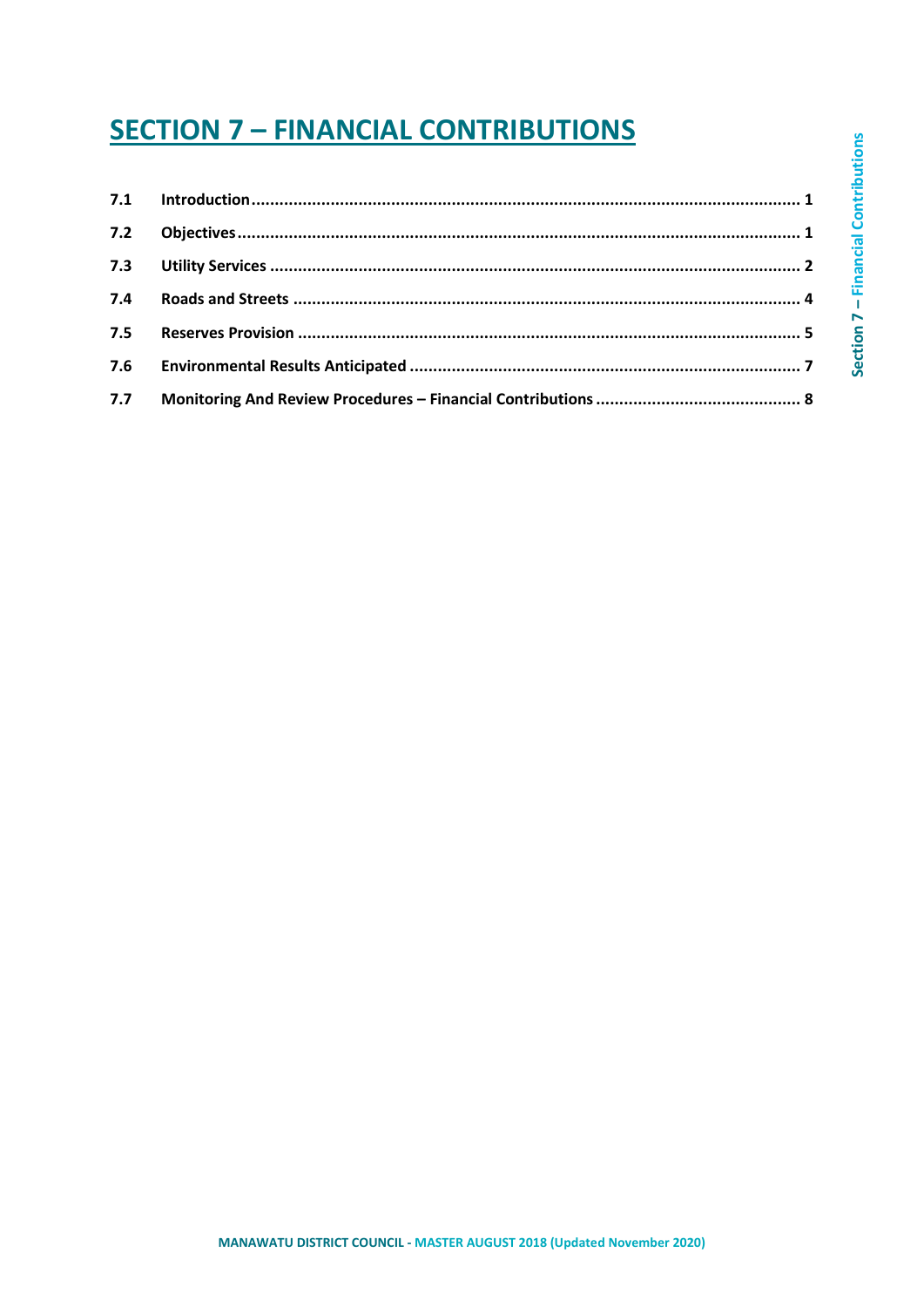*Page Intentionally Left Blank*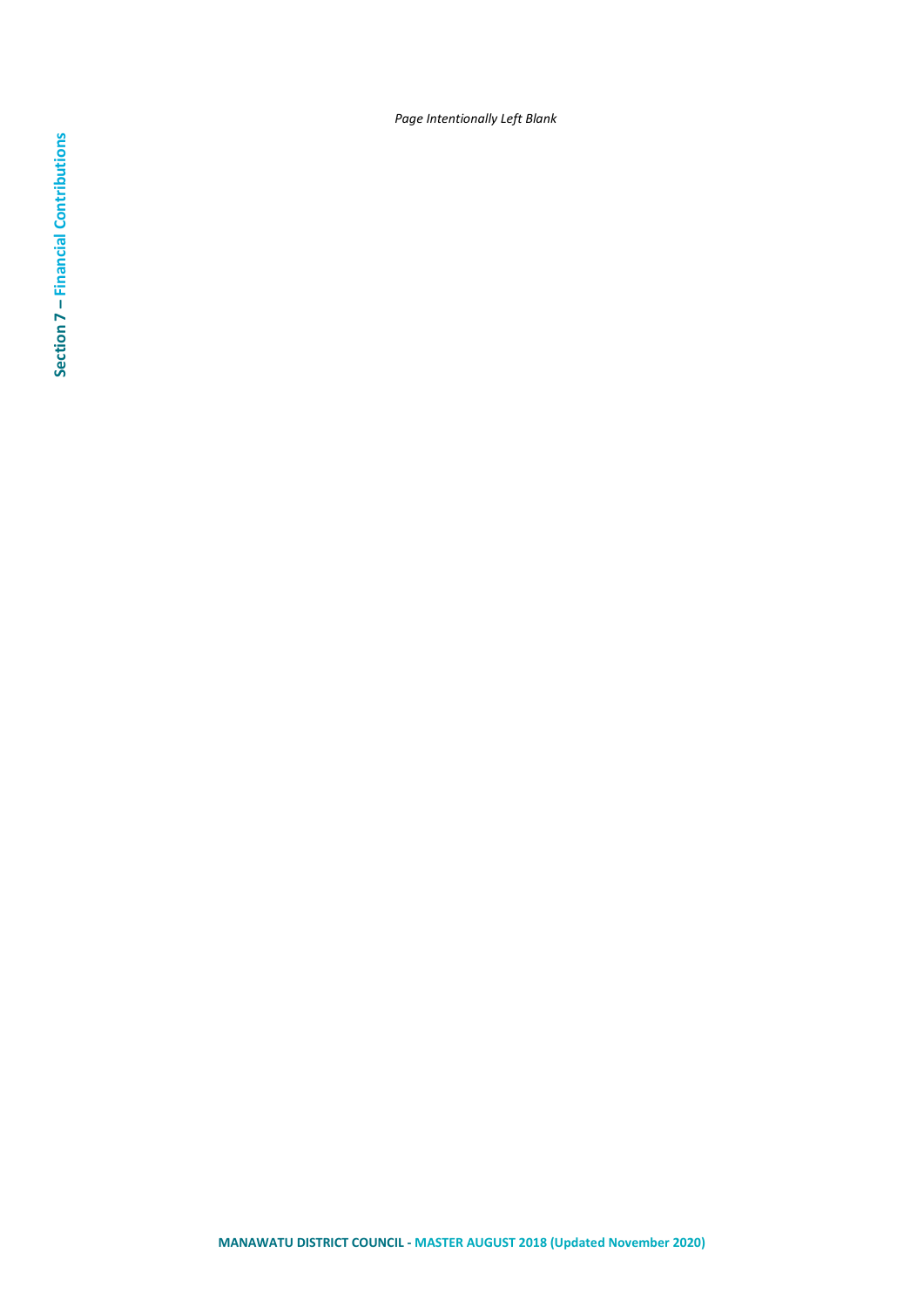**PAGE 1**

# **7 FINANCIAL CONTRIBUTIONS**

## <span id="page-2-0"></span>**7.1 Introduction**

**Council** is only allowed to collect financial contributions from subdividers or developers if those contributions are authorised by provisions in the Plan. Contributions can be required as a condition of land use approval or subdivision consent, or upon any permitted activity, and may be in the form of:

- a) Money or
- b) Land (including **esplanade reserve**s) or
- c) Any combination of money and land.

Any financial contributions collected must be used for the purposes specified, and must be calculated in the manner described in the Plan. (Refer Rule D1).

# <span id="page-2-1"></span>**7.2 Objectives**

#### **Objectives**

- FC 1) To ensure that subdividers and developers provide, or contribute toward the cost of providing, roading, utility services and reserves.
- FC 2) To ensure that the level of these financial contributions is related to:
	- i) The degree to which the facilities concerned serve the land in the subdivision or development,
	- ii) The additional demands which the development or subdivision places on public services or facilities, or
	- iii) The level of benefit which accrues to the subdivider/developer and future residents of the land.
- FC 3) To use financial contributions to mitigate the adverse **effect**s of development or subdivision on the **environment**.

(Issues 5 and 10) (Refer also: Objectives S 4 , S 8 and U 1).

#### **Explanation**

Sewerage, water and stormwater systems, roading networks and recreation reserves are important in maintaining an acceptable level of public health, safety and convenience. **Council** has a role in ensuring the continued provision of roading and reserves, and provides utility services in some places. These facilities are part of the physical resources which need to be managed under the **Act**.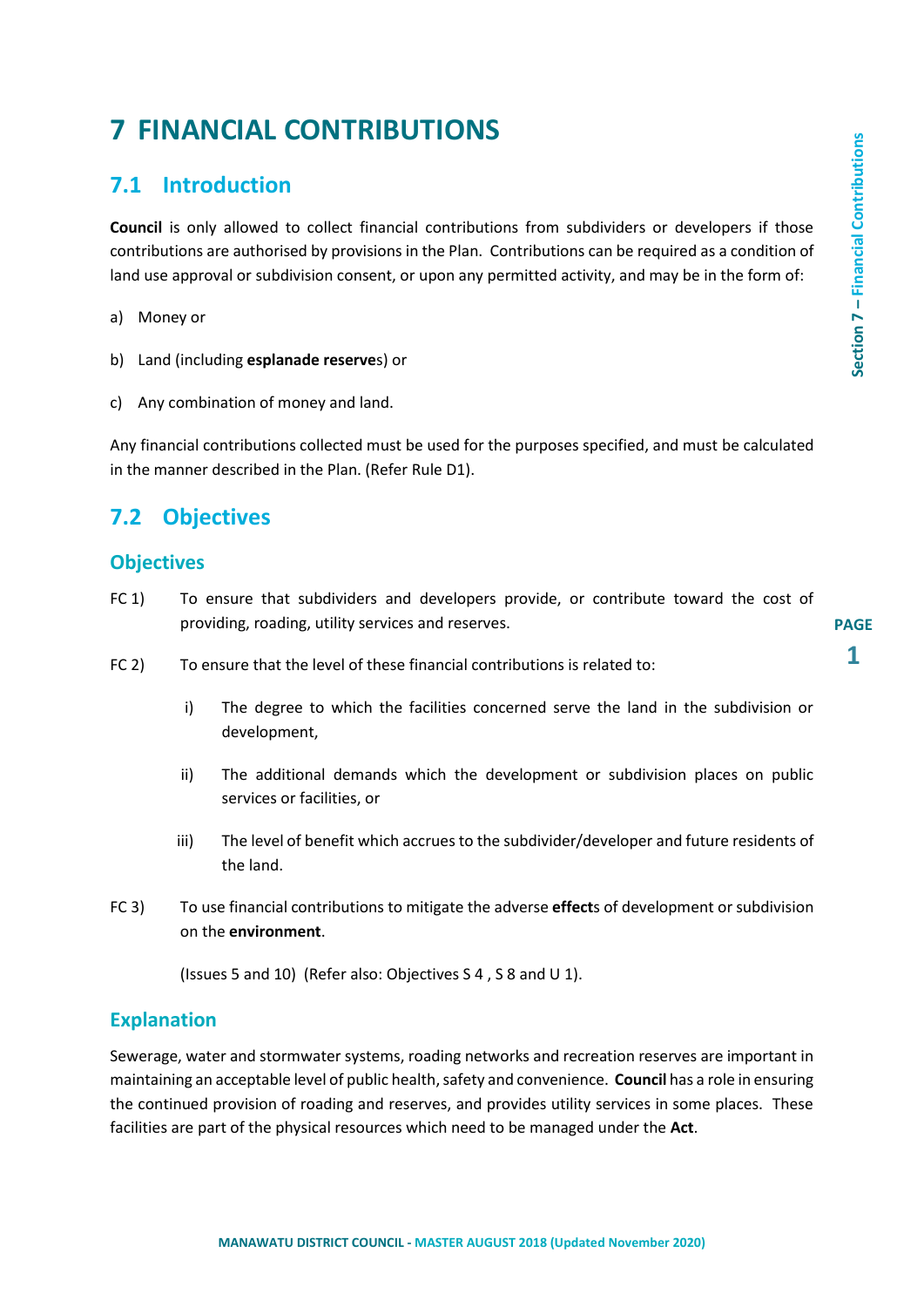**Section 7 - Financial Contributions – Financial Contributions** New development and subdivision often results in a demand for the extension and upgrading of services, including reserves. It would be unreasonable for the entire cost of such extensions and upgrading to be met by the community as a whole. The purpose of taking financial contributions is to recover a portion of these costs from those who benefit directly from development (i.e. the subdivider/developer). A large part of the developer's "contribution" will often be installing new **road**s and services to cater for the development itself. Such works are not within the definition of "financial contributions", but will be required as a condition of subdivision or land use consent. For the sake of completeness, the **Council**'s approach to provision of such works is set out in the policies below.

Methods other than regulation (or possibly withholding permission to connect to services until certain moneys are paid) are unlikely to convince subdividers/developers to make appropriate contributions. District Plan rules will therefore be used.

## <span id="page-3-0"></span>**7.3 Utility Services**

#### **Purposes**

- i) To provide adequate sewer, water or stormwater services to the land in the subdivision.
- ii) To provide a potable supply of water for human consumption, including industrial and commercial activities.
- iii) To provide a supply of water at an appropriate pressure for firefighting.
	- iv) To maintain and improve people's health and amenity, and to protect the **environment**.
	- v) To maintain, improve, and develop the existing systems.

#### **Policies**

- a) To require the subdivider to meet the full cost of any new utility mains which need to be laid within the subdivision.
- b) **Council** will meet the extra costs involved if **Council** requires a higher standard of utility services than is needed purely to serve the land in the subdivision (e.g. requiring extra- large pipes to be installed to serve other land as well). **Council** will then recover those extra costs from the owners of that other land when it is subdivided.
- c) To require the landowner to pay the full cost of providing the service connections for new lots in a subdivision or for new developments.
- d) To require an appropriate contribution toward the capital cost of a water or sewerage scheme, if a development or subdivision on land outside a water or sewerage scheme area is to be connected to that scheme.
- e) To seek capital contributions from industrial or commercial developments which use large amounts of water or discharge large amounts of sewage into public systems.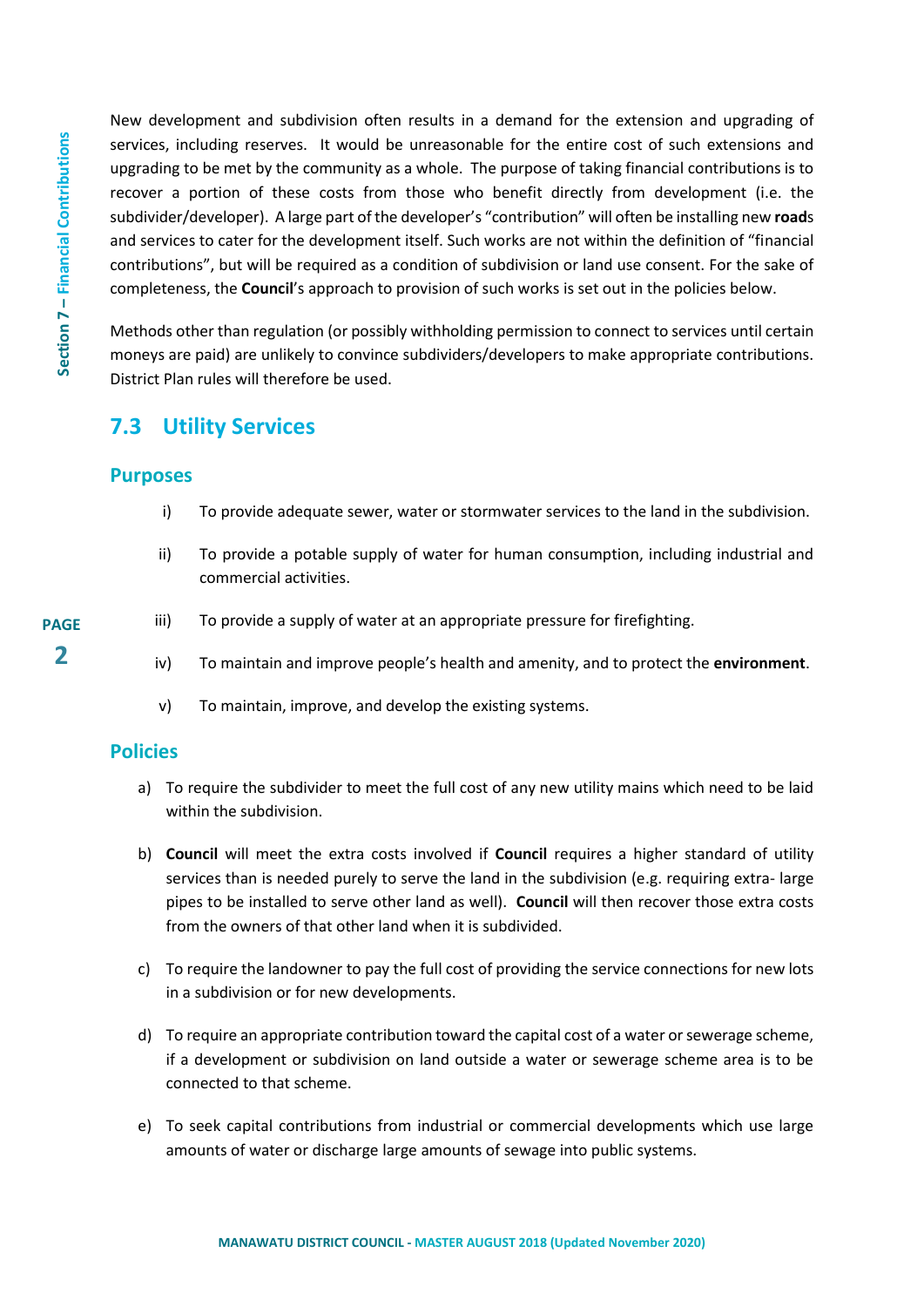f) To require the developer to contribute appropriate land for pumping stations, reservoirs or other utilities.

#### **Explanation**

A variety of subdivision types and land use activities will require access to water, stormwater and sewerage services. In some cases this will require the extension of trunk services and in others, new service connections will be needed. Installation of these services should be at the subdivider or developer's cost.

In some cases the extension of services may benefit other landowners, e.g. where a larger capacity pipe is put in to service other land "upstream" of a particular subdivision. In these circumstances the subdivider should only have to pay a proportion of the costs involved.

**Council** will meet the extra expense involved, but will recover these costs from the owners of the "upstream" land when they in turn come to subdivide.

Extending services and adding new connections has the cumulative **effect** of "stressing" the utility networks. The result of this may be the need to upgrade mains, sewage treatment plants and water supply facilities. Properties within water or sewerage scheme areas will have contributed over time to the cost of the existing network. New properties which want to become part of a township (i.e. new growth areas) or become part of a rural water supply scheme haven't contributed toward the cost of the existing utility system. They therefore could be seen as "getting a free ride". This issue is more apparent in the rural water supply areas and smaller towns. Each new household in such areas puts a comparatively bigger strain upon plant capacity than would be the case in Feilding.

Activities like industries, which place large demands on water and sewerage capacity, have to negotiate with **Council** as supplier before they can be connected to the public system. The supply agreement which is reached will then include cost-sharing arrangements for any capital upgrading required.

#### **District Plan Methods**

• Rules D1.2 and D1.5.

#### **Other Methods**

- Water supply and sewage disposal agreements with major users/dischargers.
- Policy on "extraordinary" connections.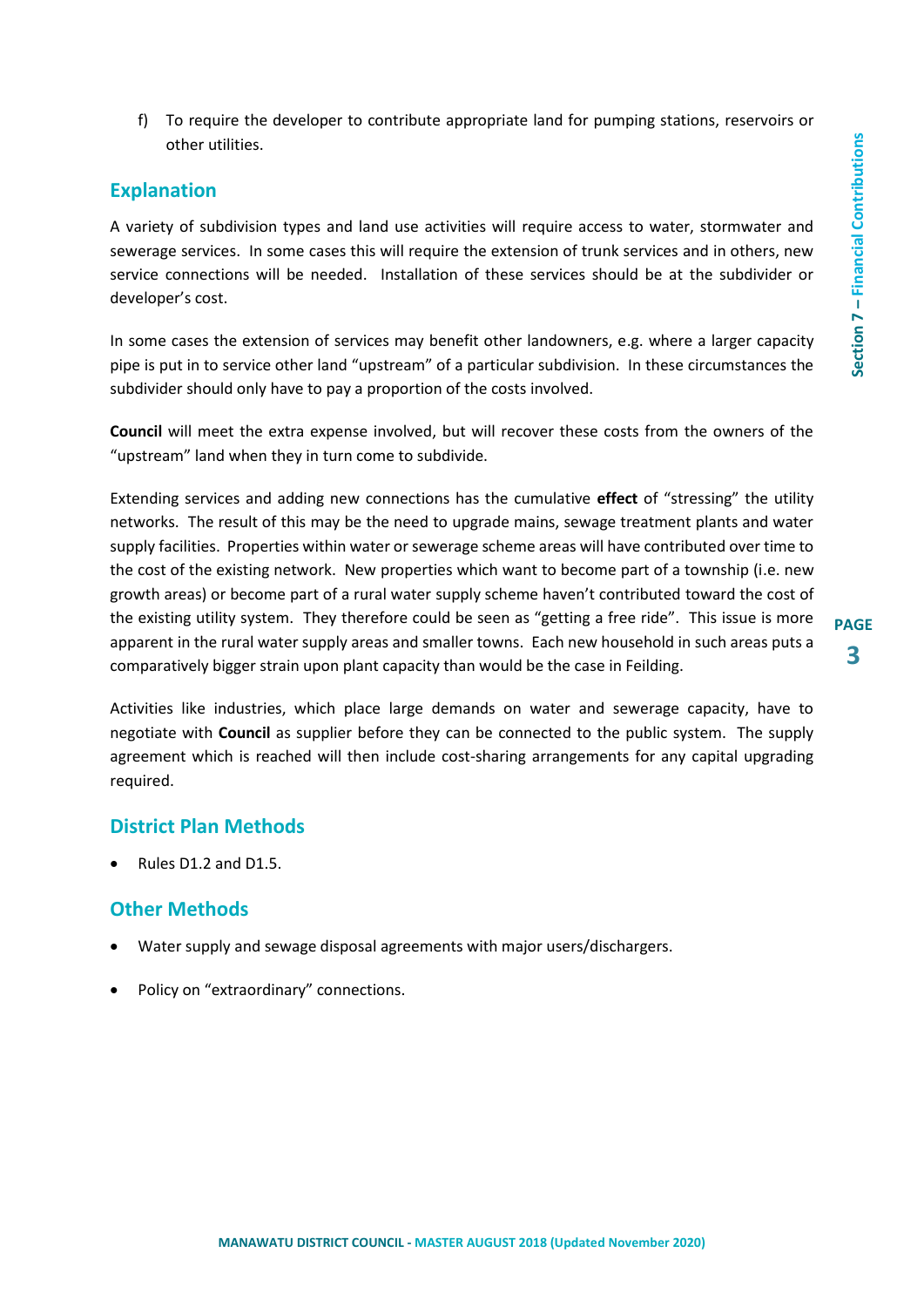# <span id="page-5-0"></span>**7.4 Roads and Streets**

#### **Purposes**

- i) To provide safe and convenient vehicle and pedestrian access to and within subdivisions.
- ii) To enhance general **amenity values** and to maintain, improve and develop the roading and footpath network.
- iii) To provide safe and adequate access to **dwelling**s and other **building**s.

#### **Policies**

- a) To require the subdivider to pay the full cost of any new **road**s or joint driveways to serve a subdivision.
- b) To meet the extra cost involved if **Council** requires a subdivisional **road** to be extended in length to serve other land.
- c) To seek financial contributions where the new or increased traffic resulting from a subdivision gives rise to a need to form or divert any existing **road** or to upgrade that **road** to a higher standard.
- d) To seek financial contributions in cases where a new **dwelling**, subdivision or development requires access to be provided via an unformed legal **road**.
- e) To require any damage to **road**s caused by an activity (excluding that caused by "wear and tear") to be repaired at the expense of the party who caused the damage.
- f) To require the subdivider or developer to pay for any upgrading which is needed to cope with a new activity, (e.g. stronger culverts and bridges), if a formed **road** is adequate for its present function and location.
- g) To require developers to pay for any new street lights, street **sign**s, vehicle crossings or entranceways required to serve their development.

## **Explanation**

All sorts of subdivisions may involve the formation of new **road**s, lanes and rights-of-way. If such **road**s and driveways will only benefit the lots in the subdivision, they should be paid for fully by the subdivider.

Subdivisions and other land use activities may also result in a need or demand for existing **road**s (including **unformed road**s) to be upgraded, widened or realigned. Existing **road**s within the District are usually sufficient to fulfil their present function, and **Council** is under no obligation to form them to a higher standard. **Council** is of course willing to discuss the possibility of upgrading specific **road**s. This may involve a staged programme including payments from the landowner.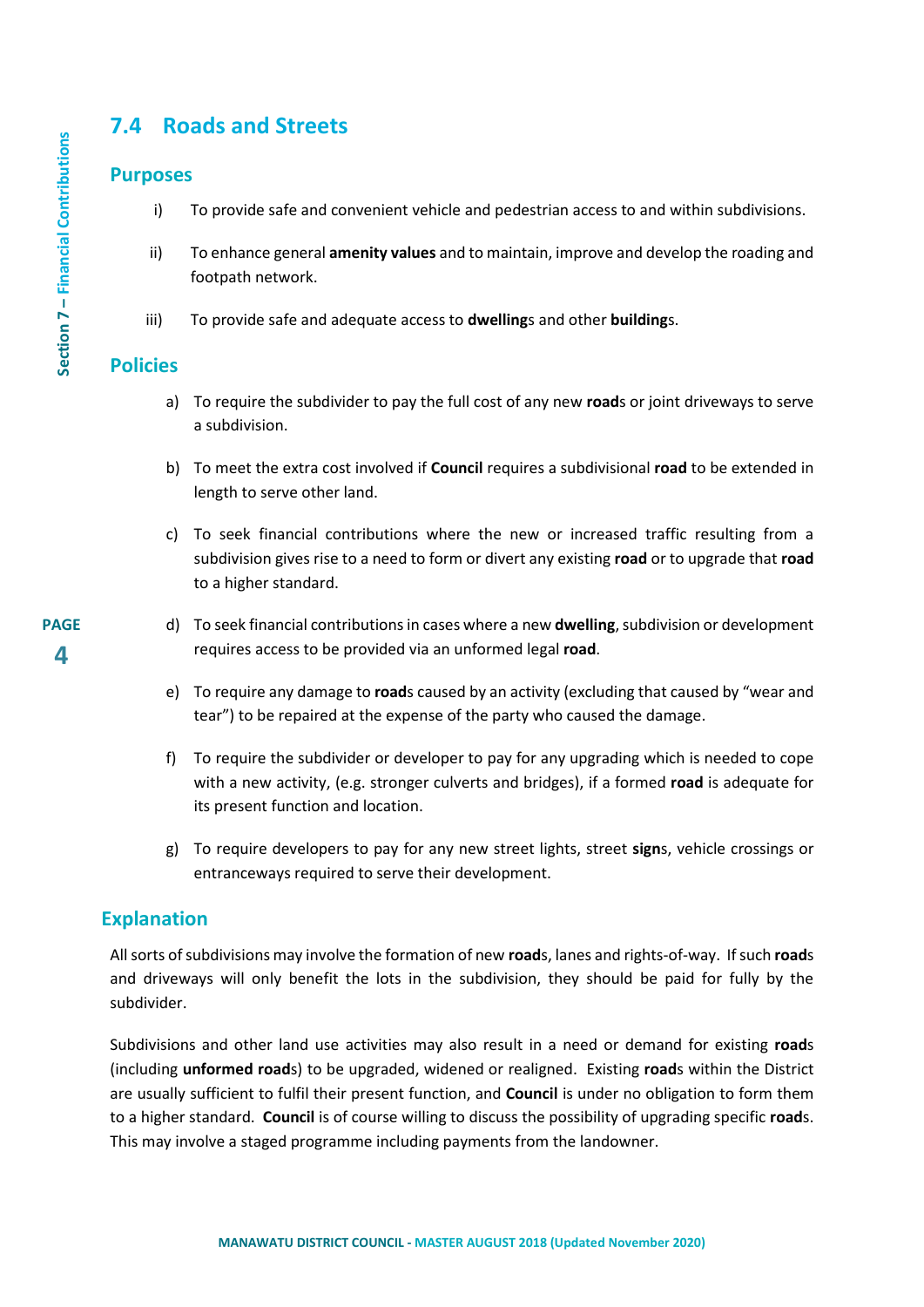The Plan allows **Council** to require a subdivider to pay all or part of the cost of upgrading any existing **road**, (formed or unformed) if:

- a) The particular subdivision or development is likely to give rise to additional traffic on the **road** concerned, and
- b) The **road** then needs to be upgraded to a higher standard as a result of this traffic.

If an existing **road** does need to be upgraded, any benefits to other landowners on the **road** will also be considered. The actual amount of contribution sought will be fixed at the time of subdivision consent. Once it has been paid, **Council** is obliged to carry out the full upgrading which has been costed.

There will be many situations where subdivisions or new houses rely on an **unformed road** for access. As noted above, **Council** is under no legal obligation to form or upgrade any **unformed road**. In cases where a **building** or new allotment needs access from such a "paper" **road**, the cost should be borne by the subdivider or developer, rather than by the community at large. **Council** will ensure that any works take concerns such as drainage and soil stability into account.

The onus will always be on the landowner and/or the operator of any land use activity involving heavy trafffic to consult with the roading authority at an early stage to determine whether their proposals are compatible with the roading network. (Refer: Rule B3.3.1 h.). **Council** will seek to recover the cost of any repairs to its **road**s (above those caused by normal "wear and tear") from the landowner and/or operator through the relevant legislation.

## **District Plan Methods**

• Rules D1.3 and D1.4.

#### **Other Methods**

- Local Government Act penalties for damage to **road**s.
- **Road** damage deposits.

## <span id="page-6-0"></span>**7.5 Reserves Provision**

#### **Purpose**

Reserves contributions will be used to maintain adequate open space in towns and to provide land and facilities for public recreation and enjoyment for the people of the District, including to:

- i) Purchase land for recreation, leisure or amenity purposes.
- ii) Develop recreation, leisure or **community facilities** on reserve land.
- iii) Undertake joint ventures between **Council** and community groups and educational institutions to provide recreation, leisure and **community facilities** on community-owned land.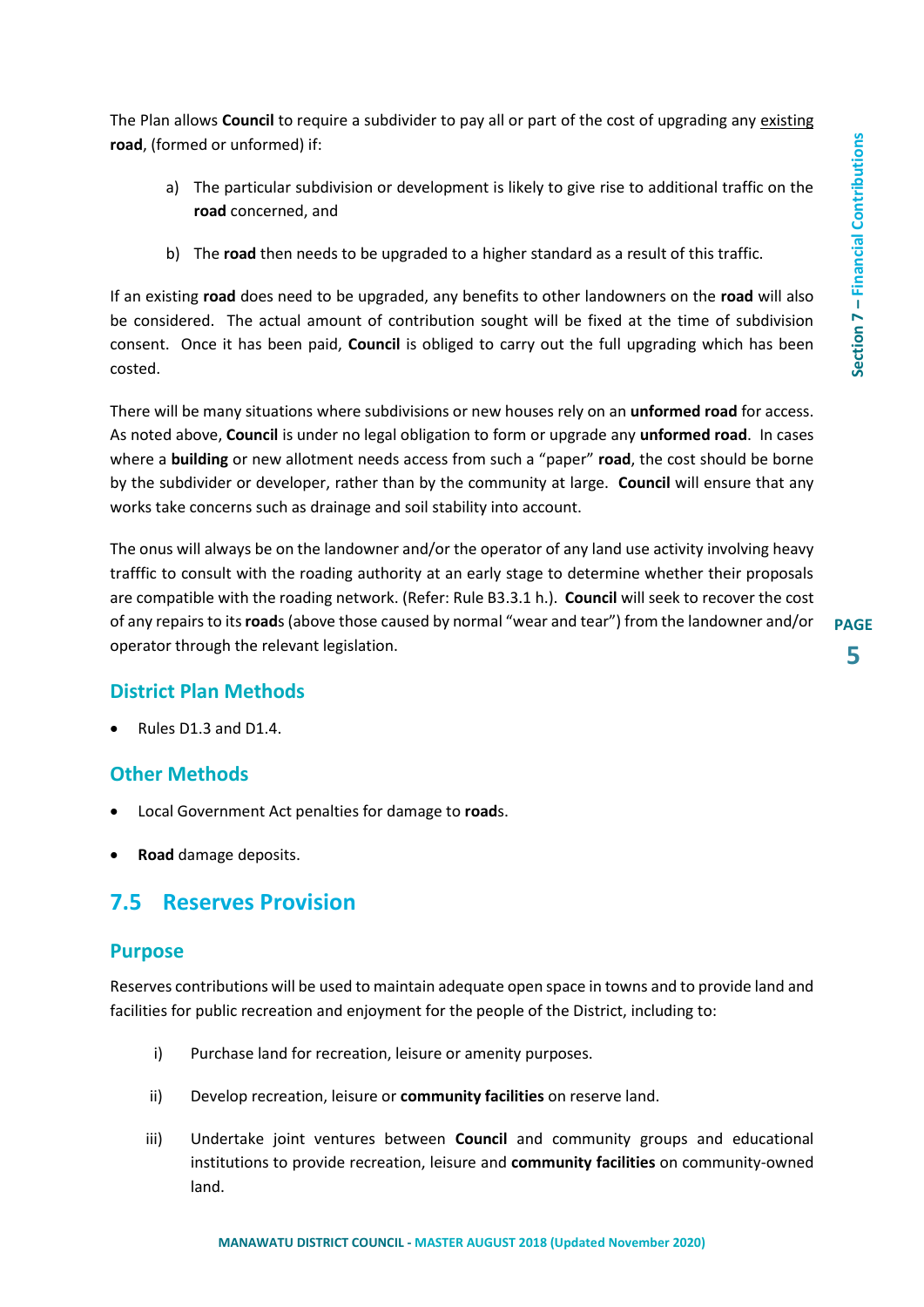#### **Policies**

- a) To require an appropriate contribution in land or cash, where **site**s for utility purposes are required as a result of a subdivision or development.
- b) To require contributions toward new reserves or the development of reserves at the subdivision stage:
	- i) For all new residential allotments and,
	- ii) In all rural subdivisions where a new **dwelling** could result from the subdivision.
- c) To require reserves contributions in relation to **multi-unit residential development**s (i.e. where more than one **dwelling** is to be built on an allotment).
- d) To take appropriate pieces of land as a first preference for reserves contribution, while retaining the discretion not to accept particular pieces of land for reserves.
- e) To require one flat fee throughout the District for each extra lot and for each extra **dwelling** unit in a multi-unit development.
- f) To require the monetary value of the reserve contribution to be the same whether land or cash or a combination of both is taken.
- g) To recognise the following when calculating the amount of reserves contribution payable:
	- i) The value of any **esplanade reserve**s and strips being created.
	- ii) The level of past contributions by the subdivider/developer.
	- iii) The value of any land being set aside for heritage purposes by way of covenant or consent notice.

## **Explanation**

Reserves fall into four main groups, namely:

- 1) "Local purpose" utility **site**s for water reservoirs, pumping stations etc.
- 2) Neighbourhood or amenity reserves. (Local children's playgrounds and planting strips).
- 3) Area reserves which serve a wider area. (e.g. Timona Park) and
- 4) Those which have a District wide function such as Mt Lees Reserve or Totara Reserve.

The actual relationship between subdivision and demand for reserves is not a direct one. Any increase in demand occurs not when the subdivision happens, but when a new **dwelling** is built and a householder moves into it.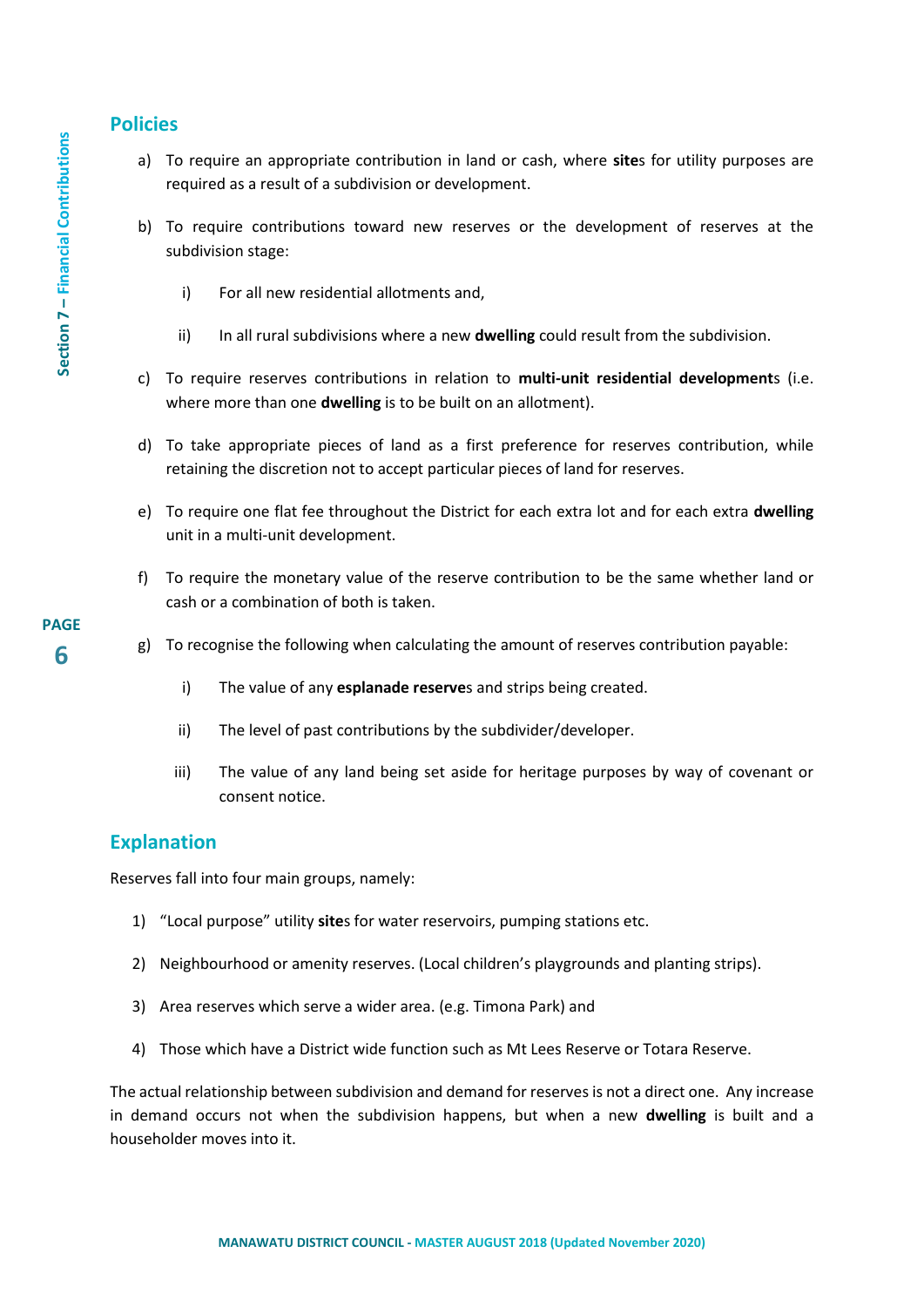Reserves contribution will however continue to be levied at subdivision time, since this is the stage when **Council** needs sometimes to be able to take land for reserves. If instead land was to be taken sometimes at the subdivision stage, with the remainder of cases paying cash at the house construction stage, things would be unduly complicated and potentially unfair.

Since the demand for reserves is related to new households, contributions should be taken whenever a subdivision would result in a potential additional **dwelling**, and whenever a second **dwelling** is built upon a property. To be consistent this will apply to urban and rural situations. One fee of \$1,250 per additional lot/household will be charged throughout the District. This sum represents the minimum necessary for **Council** to maintain the current level of reserves development expenditure. The size of the reserves contribution fee will be updated each year to take account of inflation. The same fee applies throughout the District to reflect that some of **Council**'s reserves have a District-wide function and that many others are used as part of networks which cater for recreation throughout the Manawatu.

Sometimes subdividers have tried to rid themselves of land which was difficult to develop (e.g. gullies), by donating it as a reserve. **Council** will only accept such land if it is of practical use to the community. (Policy d.).

**Esplanade reserve**s are also a type of financial contribution. (Refer: Section 6.2). They form part of the recreational opportunities available to people. It would be unfair to require some subdividers to contribute more toward these opportunities than others, purely because they happen to have a river running through their property. Subdividers will therefore be entitled to offset the value of esplanades against their total reserves contribution.

Reserves contributions on industrial and commercial **building** projects and subdivisions are very difficult to justify, both in terms of fairness and impact on demand. The Plan does not therefore include this type of requirement.

#### **District Plan Methods**

 $\bullet$  Rule D1.1.

#### **Other Methods**

• Recreational strategy

## <span id="page-8-0"></span>**7.6 Environmental Results Anticipated**

- 1) The community does not have to meet more than a reasonable proportion of the cost of providing roading, utility services, and reserves required in connection with new subdivision or development.
- 2) Financial contributions are used to mitigate the adverse **effect**s of development or subdivision on the **environment**.

**MANAWATU DISTRICT COUNCIL - MASTER AUGUST 2018 (Updated November 2020)**